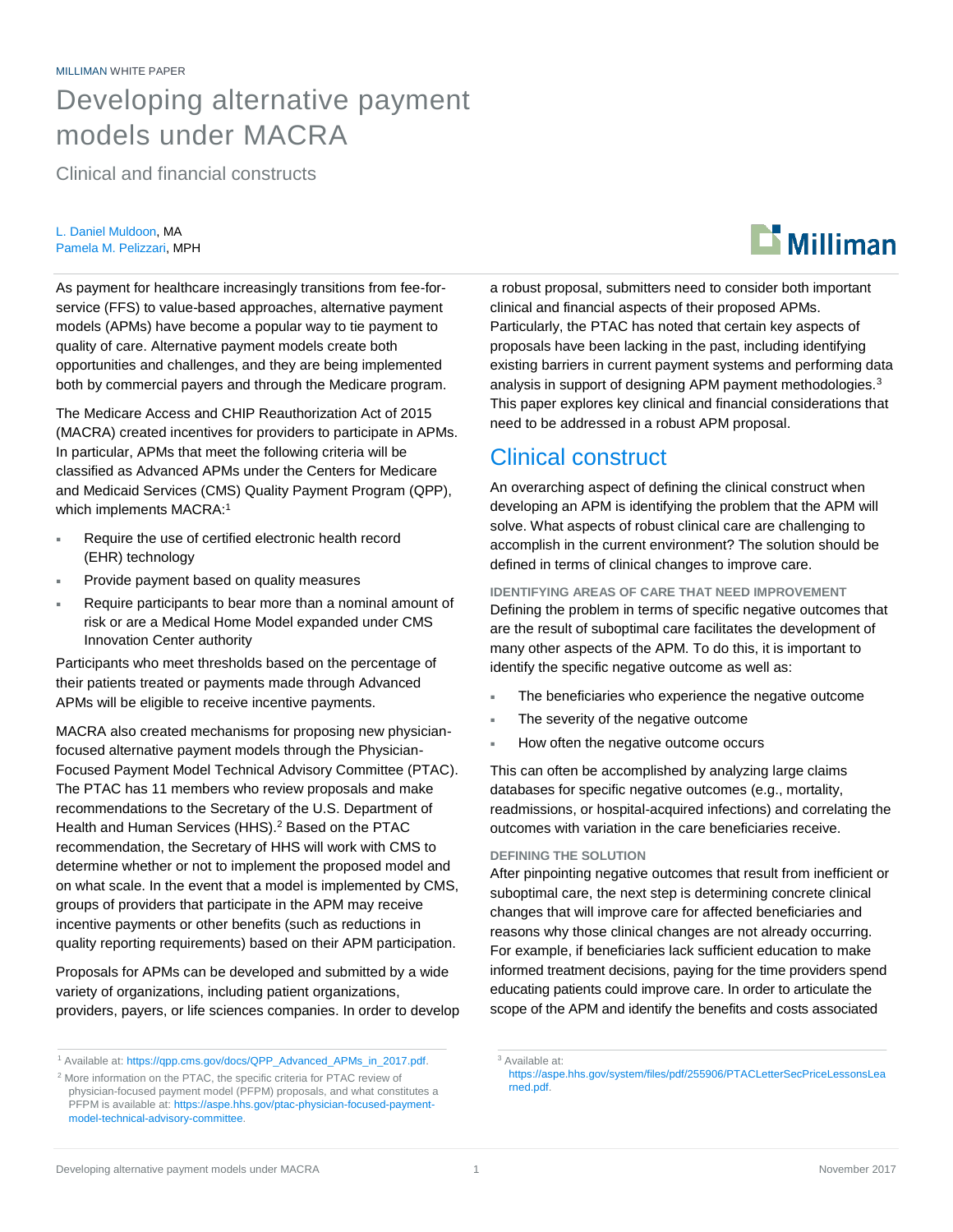with implementation, it is critical to identify the types of providers that have the ability to control or improve beneficiary care and the entities (e.g., providers, payers, patients) that would benefit if the specific clinical changes were implemented.

#### **BARRIERS TO OVERCOME**

Although the specific clinical changes necessary to improve care may be straightforward or simple to implement, existing payment systems often contain barriers to actually implementing the changes. For example, with FFS payments, providers may be compensated for performing procedures but not for services that could alter treatment decisions like patient education. Also, existing claims systems were not created to facilitate testing novel payment arrangements under APMs. The volume and variability of claims as well as their interconnected nature make it difficult to adjust claims systems for a testing environment. Sometimes it is possible to make significant changes to the claims systems to test APMs, but often it is necessary to configure APM payment methodologies to conform to the existing claims systems (discussed more below), especially when the changes necessary are more complex.

Payer policies and statutory rules can also inhibit the provision of efficient care. Certain types of payments between providers that could otherwise enhance care coordination and communication may be disallowed. Additionally, rules like the CMS's requirement that a three-day hospitalization must occur for skilled nursing facility (SNF) care to be covered may hamper the provision of efficient post-acute care.<sup>4</sup> There is precedence for waiving certain CMS rules and federal laws in existing APMs, and entities developing APMs should consider proposing waivers to existing rules or laws that create barriers to improving care.<sup>5</sup>

#### **MEASURING THE IMPACT OF CARE REDESIGN**

Whenever a change in payment is tested through an APM, it is imperative to maintain the quality of care provided to beneficiaries. Choosing measures for this purpose requires balancing the value of capturing additional information on care and outcomes to monitor the APM with the burden required to report these measures. Process measures, such as documenting that a patient has a care plan, are relatively easy to evaluate but may not align with specific patient outcomes. Outcome measures offer a more direct assessment of patient outcomes in an APM. When there is significant variation within an APM's patient population, it is usually necessary to risk-adjust outcome measures in order to draw comparisons among APM participants and between APM participants and nonparticipants.

<sup>4</sup> Available at: [https://www.cms.gov/Regulations-and-](https://www.cms.gov/Regulations-and-Guidance/Guidance/Manuals/downloads/bp102c08.pdf)[Guidance/Guidance/Manuals/downloads/bp102c08.pdf.](https://www.cms.gov/Regulations-and-Guidance/Guidance/Manuals/downloads/bp102c08.pdf) In general, claims-based measures are less burdensome for participating providers to report, and payers have more control and insight into the measures. It is also possible to calculate claimsbased measures for APM participants and nonparticipants. Measures that cannot be calculated from claims place a burden on participants to report on quality measures with information drawn from health records, lab results, and other sources.

APMs can also be used to test novel measures that do not have established histories, and APM developers can propose new measures to be collected in the APM. Information collected during the APM can then be used when seeking endorsement for the measure and may ultimately result in broader adoption beyond the APM.

Another important question is how these measures are used. Are they only used to monitor and evaluate the APM, or are they also used to adjust payments to APM participants? One requirement for Advanced APMs is to include quality measures and to tie those measures to the APM payments, and entities developing APMs need to consider which quality measures will align with the care redesign in the APM.

#### **MULTIPAYER BENEFITS**

Though much of the above discussion focuses on an APM with a single payer, there are also benefits inherent to APMs with a multipayer component. Proposing an APM to multiple payers is beneficial when care can be redesigned to benefit patients covered by different payers. When this is the case, achieving buy-in from multiple payers has several benefits to both participants and to payers. At the practice level, aligning incentives across payers can hasten care standardization and provision of efficient care. At the payer level, multipayer APMs encourage broader innovation in the healthcare system and lessen the burden on any one payer to drive innovation.

## Financial construct

One of the reasons that patients can receive suboptimal care is because payment systems do not provide financial incentives that align with the provision of efficient coordinated care. The financial construct of an APM is the mechanism that will align provider financial incentives with the care redesign embodied by the APM's clinical construct.

#### **PATIENTS INCLUDED IN APM**

In addition to being part of the clinical construct of an APM, identifying which patients will be in the model is also part of the financial construct. It is necessary to identify patients for the APM to assign financial accountability for these patients' care to APM participant providers. Because multiple methods attributing patients to an APM are often feasible, it is important to tailor the attribution to the specific characteristics of the proposed APM. If the APM under development includes total cost of care for a

<sup>5</sup> The Bundled Payments for Care Improvement Initiative (BPCI), Comprehensive Care for Joint Replacement (CJR) model, and the Next Generation Accountable Care Organization (NGACO) model include waivers for CMS rules or federal laws.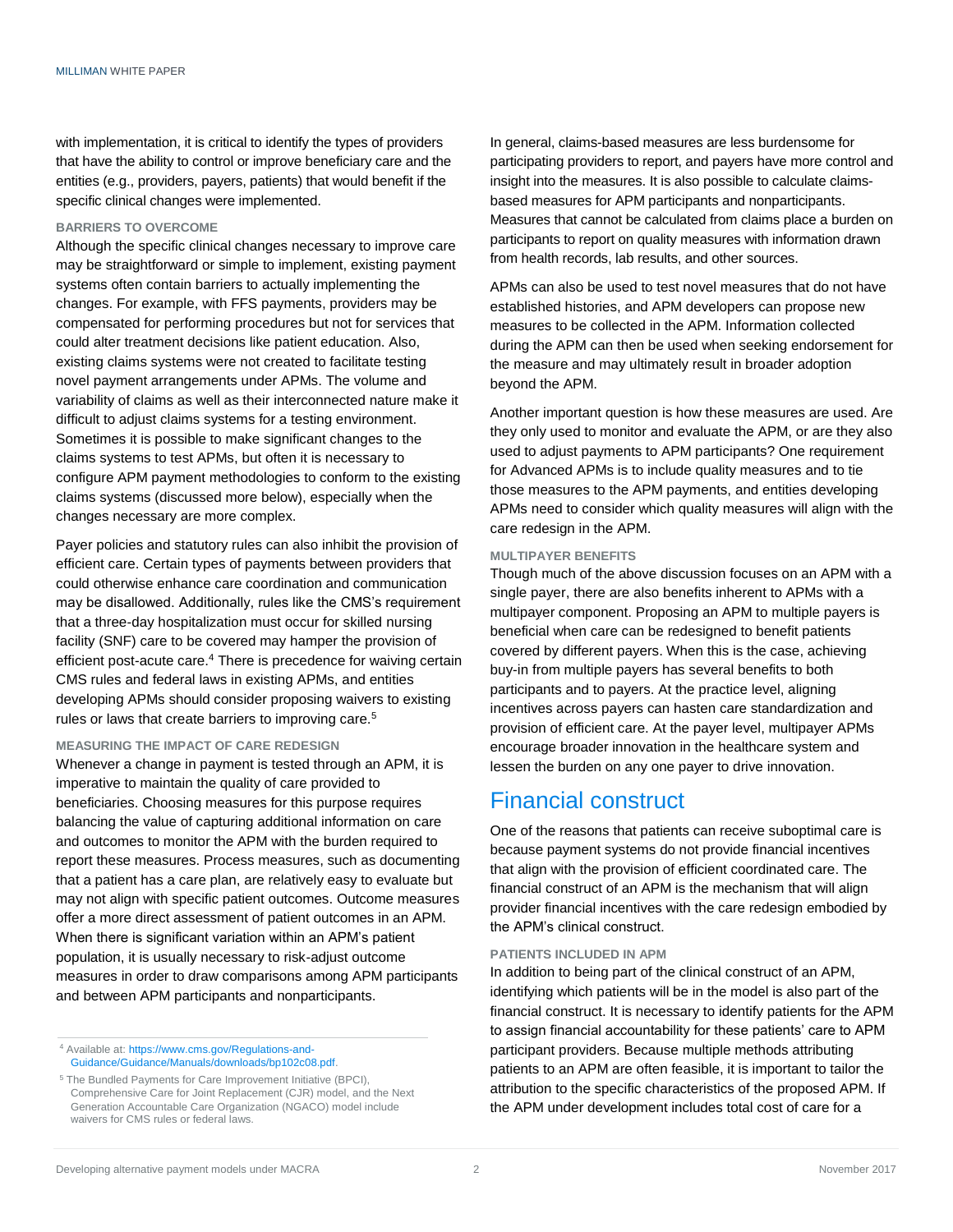broad patient population, one approach is to attribute patients to participants based on the plurality of evaluation and management services furnished in a time period prior to the APM performance period (prospectively) or during the APM performance period (retrospectively). However, if a patient's enrollment in the APM begins with an acute event or the patient's historical pattern of care is different from the care received in the APMs, the attribution methodology can be based on claims associated with the acute event or the specific types of care the patient receives in the APM.

#### **SERVICES INCLUDED IN APM**

An early step in designing the financial construct is to select the services that will be included in the APM payment methodology. The included services are typically temporally or clinically related to each other and can range from a narrowly defined set of services following a specific procedure or other trigger to all services furnished to a patient during a year. Most current CMS APMs include all or almost all services during the APM performance period, but the duration of any beneficiary's enrollment in the APM can vary from less than a month to a full year.

In APMs with a narrowly defined set of included services, the services are often those that are directly under the control of the participating provider. Though participants may find such arrangements attractive, restricting to a narrow range of services in the APM limits both the upside and downside financial risks for participants. At the other end of the spectrum, APMs in which the provider has responsibility for all services furnished to attributed beneficiaries have the potential for larger financial gains or losses. Also, including a broader set of services furnished by practitioners of multiple specialties can create incentives for care coordination and increased communication.

Even in APMs that include a broader range of services, it is still possible to create a narrow set of clinically unrelated services that would be excluded from the APM (e.g., organ transplants in an orthopedic procedure episode).

Analyzing claims data and historical care patterns can help with determining which specific services to include in an APM, Studying historical sources of variation in spending and service utilization is a useful way to identify key opportunities to reduce unnecessary or inefficient care as well as the types of services that are furnished to beneficiaries with extremely high costs.

#### **PAYMENT MODEL COMPONENTS**

Entities developing APMs need to also consider the specific types of payments that will be made to participants in the APM. When

there are barriers to changing existing claims payment systems, a common approach is a two-part payment model that incorporates:

- 1. An up-front payment to subsidize the care redesign necessary or to pay for the provision of specific enhanced services.
- 2. A performance-based or shared savings payment, often calculated retrospectively, to incentivize overall savings as compared to model targets.

APM developers should consider up-front payments if the APM will compensate participants for furnishing enhanced services that are not compensated under existing payment mechanisms. For example, the Monthly Enhanced Oncology Services (MEOS) payment in the CMS Oncology Care Model (OCM) pays for enhanced services such as 24/7 beneficiary access to a clinician with access to the beneficiary's complete health record.

The performance-based payment or shared savings payment is a comparison of actual spending for services included in the APM against a financial target for the cost of those services. Under this approach, participants continue to be paid under existing payment mechanisms, with a retrospective reconciliation to determine the performance-based payments. Often the portion of the performance-based payment that the participant receives is linked with the participant's quality performance (discussed below in the Savings and Tying Payment to Quality section). The payer implementing the model will typically discount the financial targets or else implement a shared savings percentage to ensure that it saves money when participants reduce spending below the target.

Retrospective performance-based payments are currently popular in CMS APMs, but it is worth considering whether to allow participants to elect a prospective population-based payment that replaces a portion of the anticipated cost of care, similar to partial capitation. Such payments can be coupled with a reconciliation to calculate shared savings for total spending (the sum of population-based payments and the portion of spending paid under preexisting mechanisms).<sup>6</sup> Under such arrangements, the population-based payment provides flexibility to furnish efficient care during the performance period, and the shared savings calculation creates a similar incentive for the portion of spending that is paid fee-for-service (FFS).

Theoretically, a fully prospective population-based payment or episode payment could replace the combination of care management fee and performance-based payment; however, these payments can be challenging to implement, especially in FFS systems, where providers who are not participating in an APM expect to receive payment from the payer after rendering services to a patient.

<sup>6</sup> The NGACO model incorporates this type of payment. See https://innovation.cms.gov/Files/x/nextgenaco-methodology.pdf for additional information.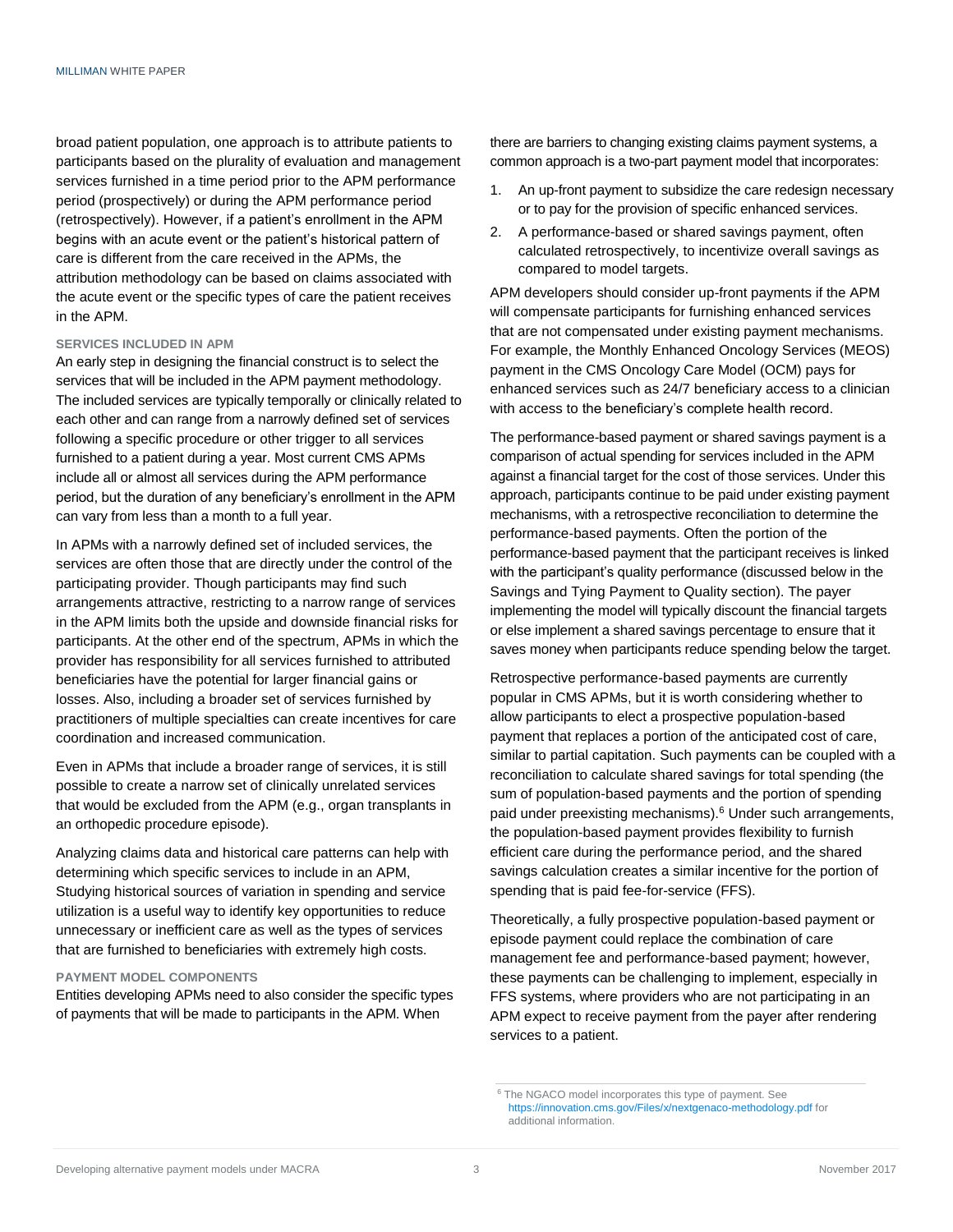#### **MEASURING FINANCIAL SUCCESS/BENCHMARKING METHODOLOGY**

In APMs that incorporate a performance-based payment or a prospective payment, it is necessary to determine the financial target or appropriate level for the prospective payment. There are several considerations for entities developing APMs in setting these amounts.

The first is identifying an appropriate comparison patient population. If beneficiary enrollment into the APM does not require clinical information not contained in claims, this can be accomplished by implementing a claims-based algorithm using either contemporaneous or historical data. If the APM requires clinical criteria to enroll beneficiaries, advanced matching algorithms like propensity score matching may be necessary to ensure a balance between the comparison patient population and APM patient population, at least on characteristics observable in claims data. Another consideration when identifying a comparison patient population is whether to use a regional/national comparison, a comparison against a participant's historical experience, or a blended approach. Especially in voluntary APMs, where potential participants opt into the APM, using a fully regional or national comparison patient population may set a target amount that is only attractive to providers that already furnish efficient care. Under such a scenario, it is likely that the payer would end up paying more than it would under the existing payment mechanisms. On the other hand, placing too high a weight on individual historical experience can "lock in" targets based on historically inefficient patterns of care. Thus, it is important to consider the characteristics of the potential providers when selecting a comparison patient population for determining financial targets or prospective payment amounts.

After selecting a comparison patient population, the second consideration is risk adjustment. One approach is to implement the CMS hierarchical condition categories (HCC) risk adjustment model.<sup>78</sup> This approach is also the basis for risk adjustment in Medicare Advantage. However, for models with a narrow beneficiary population or a short duration, the HCC risk adjustment model may not fully account for the observed variation in utilization or spending. Thus it is important to identify information in claims data that explain variation in care patterns for the target population of the APM, such as whether a procedure was elective or precipitated by a fall, or markers of disease severity.

APMs that use historical data to set financial targets also need to account for changes in care and new treatments that occur over time. This can be accomplished by updating the comparison population in later years of the model by using a more recent historical period, through the use of a trend factor, or a combination thereof. For example, Comprehensive Care for Joint Replacement (CJR) Model performance years 1 and 2 target prices were based on 2012-2014 historical data, but performance years 3 and 4 target prices are based on 2014-2016 target data. Updating the historical period will naturally account for changes in utilization that occur over time, but may make it more difficult for participants to achieve improvements. It also may still be necessary to propose a trend factor to account for unit price changes. Alternatively, developers can consider calculating target prices from a set historical period for the duration of the model with a trend factor that accounts for both price and utilization changes over time. However, trend factors that combine changes in utilization and prices can be perceived as a "black box" if the calculation of the trend factor is not clear to participants.

APM participants may be more advanced than nonparticipants and may adopt new drugs or technologies that emerge throughout the course of the APM. If this quicker adoption is not reflected in the trend factor or by updating the historical period, it may be necessary to create an explicit adjustment to offset the additional cost that can accompany novel treatments.<sup>9</sup>

Even in well-designed payment methodologies, it may be necessary to incorporate financial risk mitigation techniques to ensure participants are able to manage their risks. It may be necessary to mitigate risk in the case of extreme variability in patient spending. This can be accomplished using stop-loss arrangements that limit spending for included services for a given beneficiary beyond a certain threshold, or by excluding beneficiaries with excessive spending. Some APMs also incorporate aggregate stop-loss, capping the maximum savings or losses at a percentage of the benchmark. This can protect the participant from extreme losses, but also may decrease the gains they achieve with excellent performance.

It may be infeasible to make substantial changes to the existing claims payment systems that would be necessary to implement the ideal payment methodology. When that is the case, it is important to describe the ideal payment methodology and acknowledge that the proposed methodology is designed both to conform to existing payment systems and to align financial incentives similarly to the ideal type of payment.

<sup>7</sup> More information on the CMS-HCC risk adjustment model is available at: [https://www.cms.gov/Medicare/Health-](https://www.cms.gov/Medicare/Health-Plans/MedicareAdvtgSpecRateStats/Risk-Adjustors.html)[Plans/MedicareAdvtgSpecRateStats/Risk-Adjustors.html.](https://www.cms.gov/Medicare/Health-Plans/MedicareAdvtgSpecRateStats/Risk-Adjustors.html)

<sup>8</sup> For example, the NGACO model uses the CMS-HCC risk adjustment model. See https://innovation.cms.gov/Files/x/nextgenacomethodology.pdf.

<sup>9</sup> For example, CMS incorporates a novel therapies adjustment in OCM to increase the target price of participants who use novel therapies relatively more than nonparticipants, as measured by the proportion of total episode spending attributable to novel oncology therapies. See [https://innovation.cms.gov/Files/x/ocm-pp3beyond-pymmeth.zip.](https://innovation.cms.gov/Files/x/ocm-pp3beyond-pymmeth.zip)